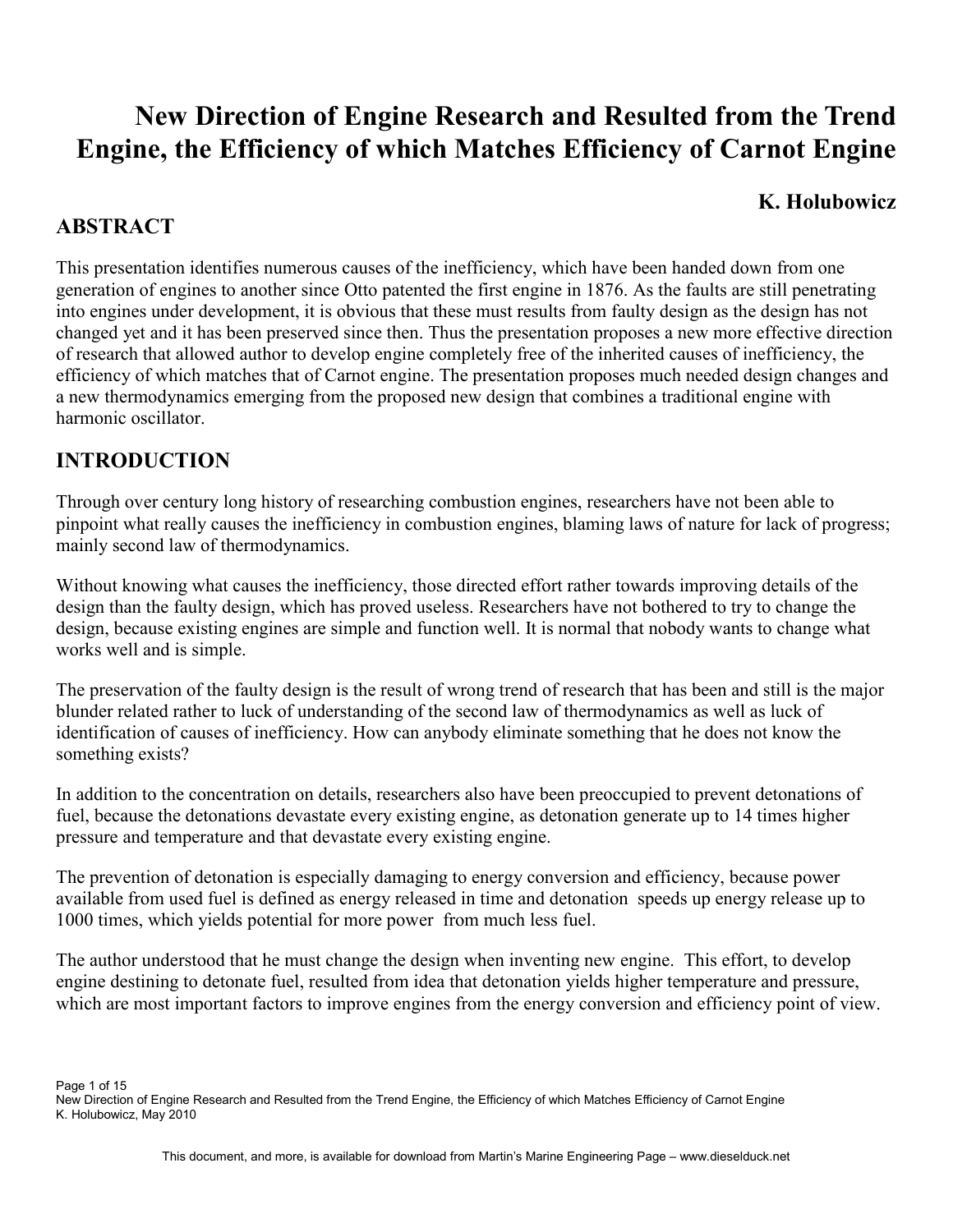This presentation proposes a better trend of research that should rather concentrate on cushioning the forces of detonation, development of internal cooling that preserves heat, conversion of the preserved heat into additional useful work and plurality of power strokes resulting from single detonation of fuel

The purpose of this presentation is to:

- propose a better direction of researching engines;
- pinpoint causes of the inefficiency plaguing engines;
- propose methods to eliminate, or minimize, the pinpointed causes of inefficiency;
- propose a concept to re-design engine to eliminate inherited faults of the XIX century design;
- provide a prove that today's trend is wrong by providing such a fully fuel flexible engine, which delivers more power from less volume of cylinder and with less fuel consumption as well as zero toxic emissions and negligible GHG emissions not higher than 5% of these of diesel engine;

## **CAUSES OF INEFFICIENCY PLAGUING PRIOR ART ENGINES**

To identify causes of inefficiency the author analyzed the design of Diesel's patent applications  $[1] \& [2]$ . The analysis allowed author to identify major causes of inefficiency related to design flows as follow:

There are many causes of the inefficiency plaguing every prior art engine, but the most important is the incomplete expansion of the exhausts. This cause is most important, because the exhausts when expanding produce useful work and cool at the same time. The incomplete expansion converts only a small part of heat energy released from fuel into useful work and the rest of the heat accumulate in internal parts, so this energy must be disposed or the engine melts down. Therefore every existing engine is rigorously cooled and today's cooling is the major cause of the inefficiency in every existing engine. This invention (patent pending) has eliminated this major cause of the inefficiency, as it expands exhaust completely i.e. below atmospheric pressure thus it does not need external cooling that wastes heat.

Torque is defined as force acting on distance, so to maximize torque the max pressure should occur when crank is horizontal. But in today's engine the max pressure occurs when crank is aligned with the centerline of cylinder thus the distance is zero at this moment, so is the contribution to torque and power output. Therefore the highest potential to produce work is wasted on wearing of parts, which yields another cause of the inefficiency and acceleration of deterioration of parts. The new design has eliminated these faults, because the maximal pressure meets horizontal crank in the invented engine and stress relates only to load.

Properly tuned prior art engine has to ignite fuel about 10 to 40 degrees prior to TDC and this advancement of ignition depends on its actual speed of turning as well as the speed of burning fuel. This is another cause of the inefficiency, because it generates pressure acting on piston prior to TDC, which counteracts rotation as unnecessary breaking. This new design has eliminated the advancement of ignition and the resulted breaking, which is yet another cause of the inefficiency, because in this invention the detonation of fuel should occurs precisely at TDC.

Page 2 of 15 Fuel supplied into cylinder of every existing engine is as a mist comprised of tiny little droplets hanging in air. Some of the droplets forming mist, when in contact with very hot internal parts, split into carbon and hydrogen. Resulting hydrogen combusts fast and complete, but carbon combusts neither fast nor completely. The not burnt portion of carbon deposits on internal parts as black engine deposits or it is released with exhaust as black particulates poisoning the environment. The split wastes up to 6 % of used fuel and during starting the waste of fuel could be as high as 12%. Both, the deposits and black particulates are carcinogenic compounds causing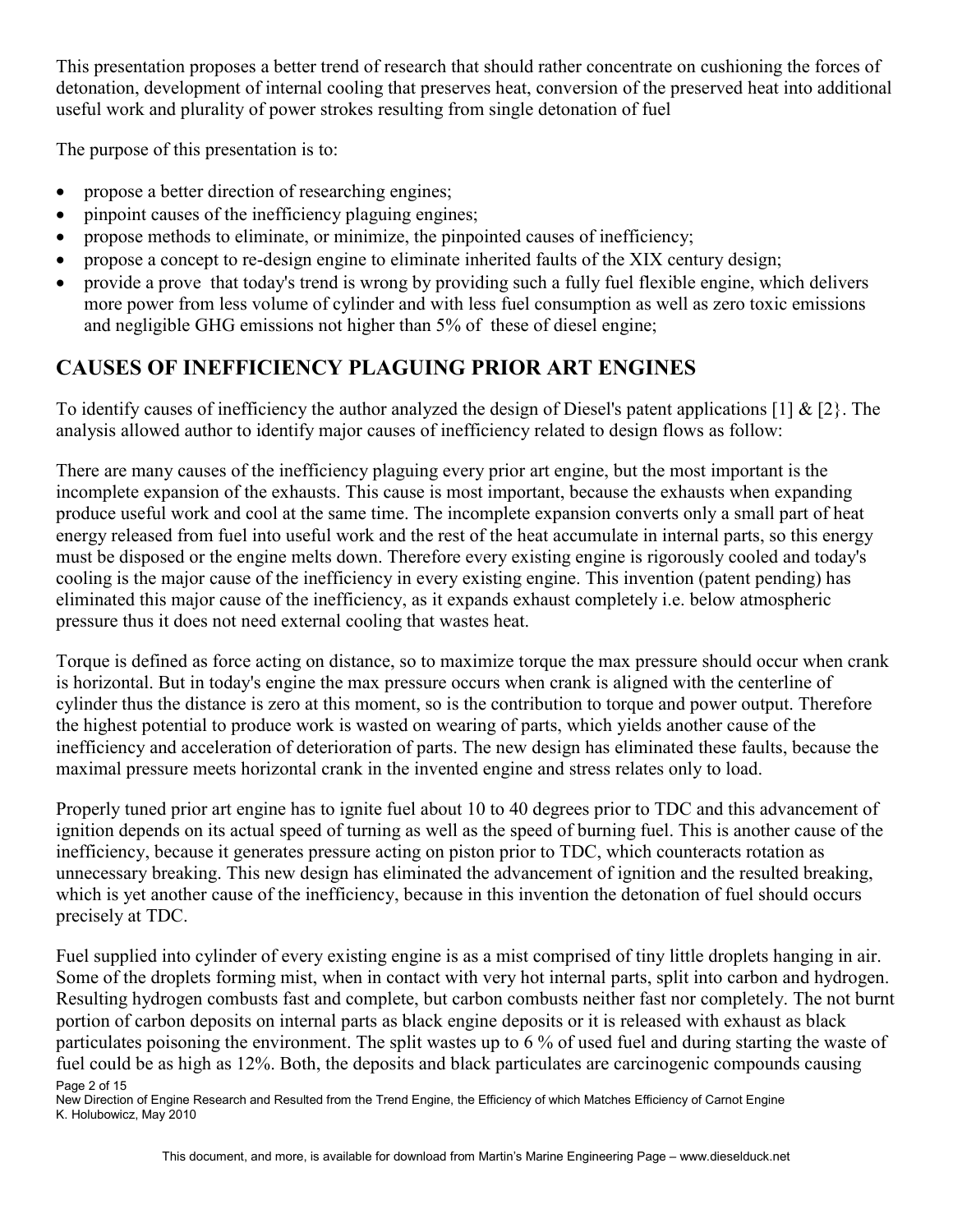health hazards. Also the black particulates, when inhaled can penetrate through lung tissues into blood stream, which activates immune response that causes clotting, sometimes leading to heart attacks or strokes that can directly cause death of the victims of emissions. This invention eliminated this cause of inefficiency as well as the resulting health hazards because it uses fuel vaporization, which prevents the split.

Power available from consumed fuel is defined as energy released from fuel in time. Due to the way the fuel is supplied into cylinder, every prior art engine releases energy from fuel relatively slow, thus power available from consumed fuel is much lower than it should be. This is yet another cause of the inefficiency. The new design allows release of energy from fuel up to thousand times faster, thus the new design eliminated this cause of the inefficiency.

Even though it is possible to speed up the energy releases by detonation, every researcher makes effort to prevent detonations, because existing engines could not withstand explosions of fuel that yield about fourteen times higher pressure and temperature, which indicates that the purpose of the research is an unintentional prevention of development of efficient engines.

Even though it is possible to strengthen parts, so these could withstand higher pressure, the temperature increase presents a real problem. It presents problem because piston is the worst cooled part in every existing engine, so the crown of piston melts down. This invention is destined to detonate fuels, thus eliminated this causes of destructions. This presentation proposes to re-design faulty prior art engine, thus it provides such an engine in which releasing energy from fuel is up to 1000 times faster, while its efficiency matches that of the ideal engine sometimes referred to as Carnot engine.

While every existing engine expands exhausts incompletely, it also has only one power stroke resulting from single release of energy from fuel. Thus the most of the heat energy released from fuel is wasted through release of hot exhausts and cooling. The new design provides solution to this waste of heat energy, because the proposed engine produces up to six power strokes (resulting from each single detonation of fuel) thus the work production lasts until no heat energy is left in the exhaust. Therefore when the exhaust temperature has dropped below 140 F degree (experimental data) then and only then this cool exhaust is released, which assures complete energy conversion;

Every existing engine operates only on one fuel and the author considers that a fault, because the owner of engine cannot select the most economic fuel on the market. The proposed new design allows using of every available fuel, because the new design incorporates automatic adjustment of compression ratio to any fuel octane;

Due to mentioned ignition advancements, every existing engine has Torque vs. Speed characteristics that prevent effective operation at low speeds. Thus every car, truck etc. employs a transmission or reduction gears to initiate movement of heavy load and that adds another cause of the inefficiency, because transmission has its own inefficiency and energy losses. This new design eliminated need to employ energy wasting transmission, because invented engine has flat characteristics of Torque vs. speed and its power output is linear, which means the increase of power output is in proportion to fuel supply increase within full range of speeds.

In addition the new design improved torque as during starting up the torque is about 100 times higher than the max torque of any diesel engine, which consumes the same amount of fuel. The so high torque indicates a potential to cut fuel consumption in staggering 99%.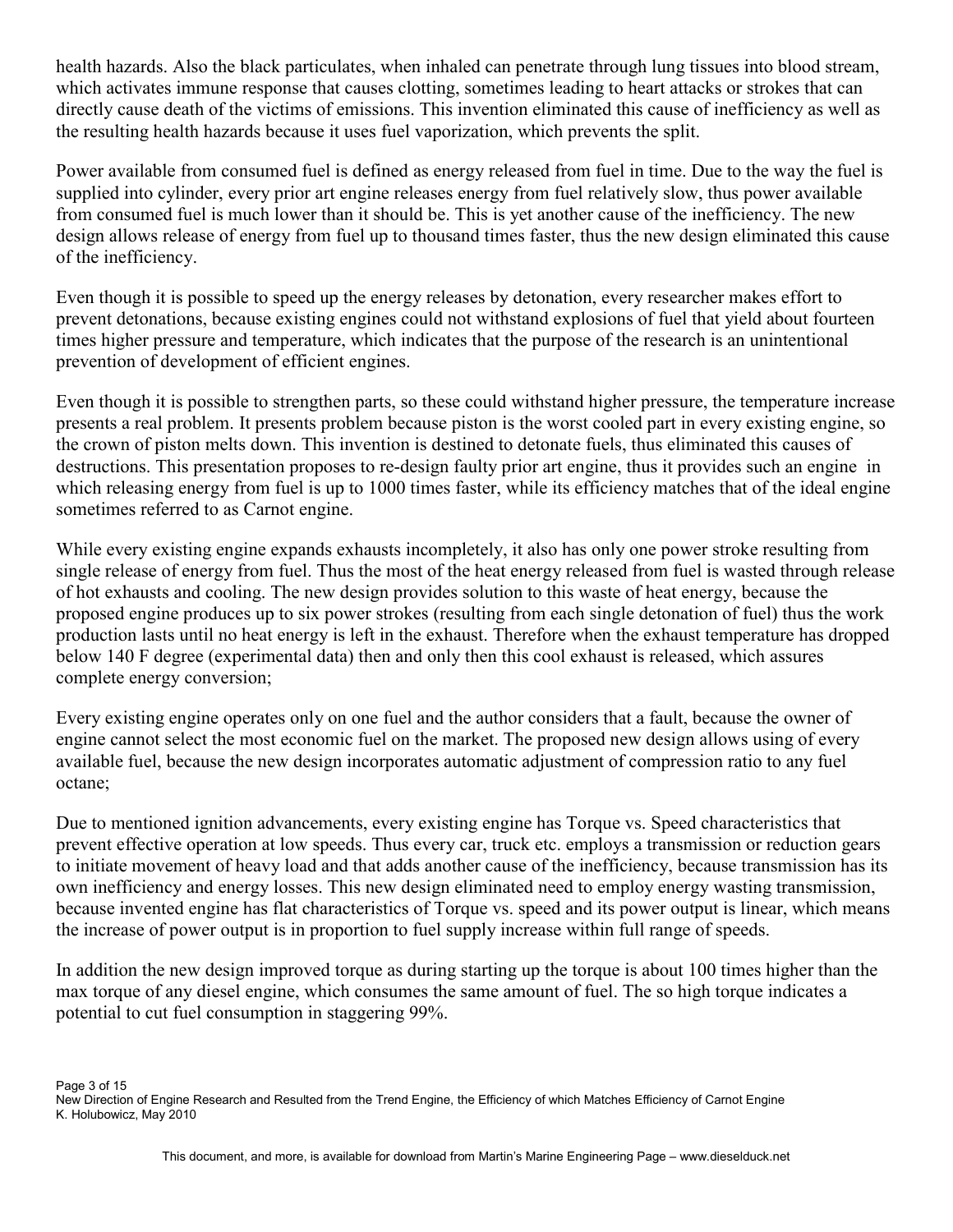As new design has combined a harmonic oscillator with prior art engine, the resulting combination has improved:

Thermodynamics, as higher pressure and higher temperature resulting from detonations of vaporized or gaseous fuels contribute more to energy conversion and efficiency;

Stress generation in parts lowered by design due to cushioning effect of the harmonic oscillator;

Torque production has been improved by design, because of meetings between horizontal crank with max pressure that provides about 100 times higher torque than in diesel and that indicates a potential to cut fuel consumption by 99%;

- power output improved by design due to boost of the torque;
- heat losses minimized by design, as the intentional heat losses by cooling have been eliminated;
- mathematical model improved by design;
- real fuel consumption cut by 95% due to better design (experimental data);
- GHG emissions cut by 95%, due to low fuel consumption (experimental data)
- synthesis of NOx eliminated (zero NOx emissions proved by experiment), due to lowering temperature rather with a superior expansion of the exhausts below the atmospheric pressure, than radiator;

#### $\bf{NEW}$  DESIGN

The author wrote a list of what should new design include first. The list comprises:

- To eliminate the 1, cause, the new design should allow complete expansion of exhausts;
- To eliminate the 2. cause, the new design should assure that the highest pressure meets horizontal crank position;
- To eliminate the 3. cause, the new design should eliminate need to advance the initiation of energy release from fuel thus allowing ignition precisely in TDC.
- To eliminate the 4. cause, the new design should replace the supply of fuel mist hanging in air with a fuel vapor premixed with air, thus fuel vaporizer that premixes fuel vapor with air must be included, which also eliminates the rest of listed causes of inefficiency thus all the listed inherited causes of inefficiency would be eliminated.

As unknown student, the father of Quantum Mechanics Planck had written (at the end of XIX century) a theoretical paper, in which he proved that a combination of a heat pump with Carnot engine would increase the efficiency above that of Carnot engine alone.

The author read the paper in his stormy youth and recalled its brilliancy when thinking how to improve engines, thus a thought like lightning thundered in his mind when falling asleep What device could be invented to combine with diesel engine to boost the efficiency?. A brain storm lasted through the sleepless night, but in the morning he knew well that the device should be a harmonic oscillator, so felt asleep.

After waking up, he decided to go hunting moose in the North East Rockies of British Columbia and during driving tried to imagine how the harmonic oscillator would improve the efficiency and energy conversion.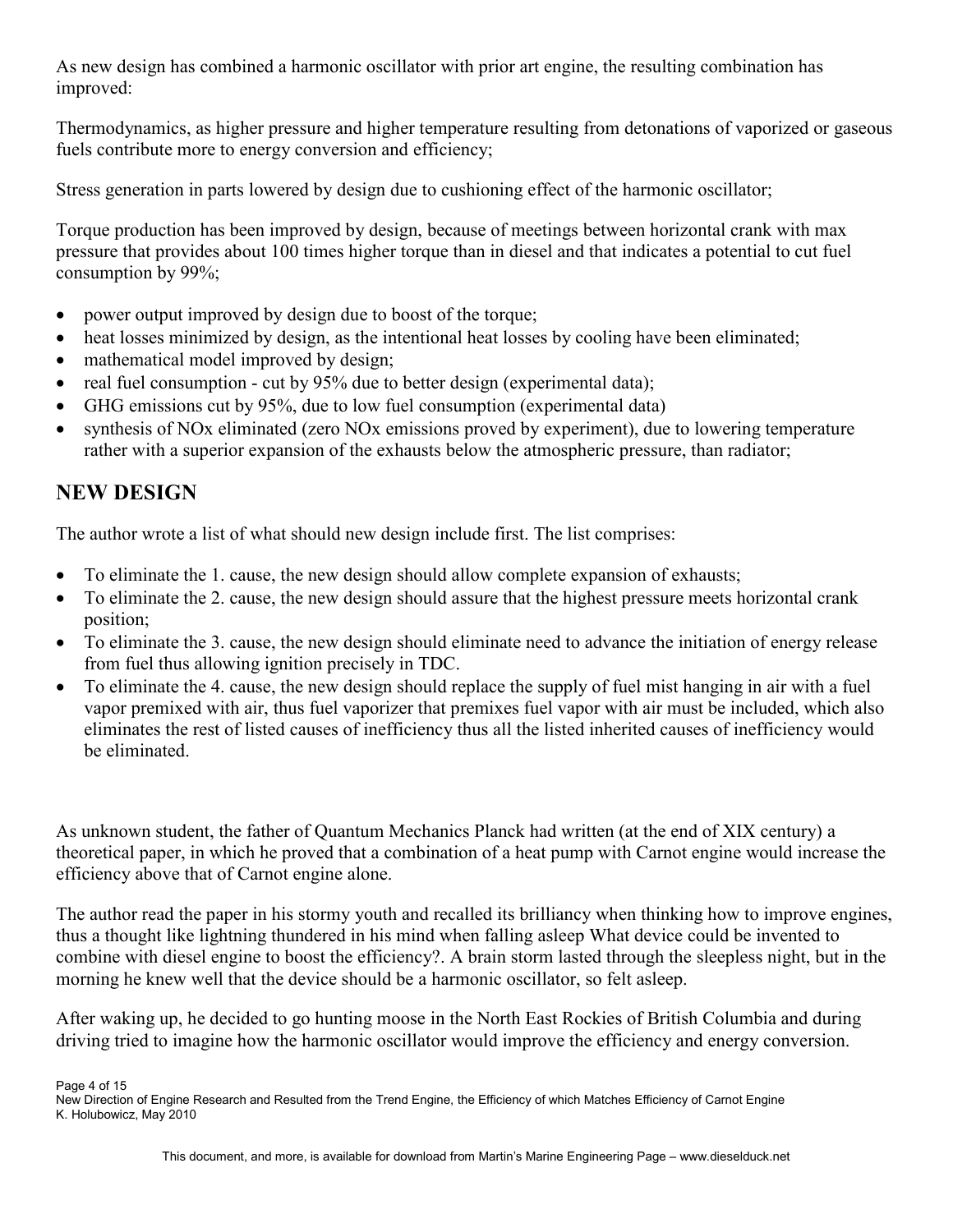It was very short hunting. Many moose trucks, on the ground around, indicated a good opportunity to bag the beast. Soon the dark silence of the evening was broken by a sudden lightning of a loud shot that echoed the mountains. The moose was down and author was busy butchering the beast.

Then he set up a camp fire on which roasted juicy stakes and after he decided to clean the rifle. Suddenly he discovered with amaze that rifle resembles engine as:

- barrel resembles cylinder;
- bullet resembles piston;
- case of ammo resembles combustion chamber;
- powder resembles fuel as it stores chemical energy like gasoline;
- primer resembles ignition;

Indeed crankshaft was missing, so the author asked himself a question what would happen if I elongate the cylinder with gun's barrel and squeeze the trigger precisely when the piston is in the TCD?

Indeed bullet cannot move instantly due to inertia thus it would accelerates squeezing air between bullet and piston. The pressure building over piston increases gradually, thus the second cause of the inefficiency has been eliminated.

Also proper selection of the mass of the bullet and amount of exploded fuel eliminates all the other inherited causes of the inefficiency, if fuel has been vaporized and premixed with air in explosive proportion.

After the air pocket has been squeezed completely the bullet re-bounces and the process reverses, which recompresses exhausts allowing additional expansion to produce additional work. The process can continue until all the energy released from fuel has been converted into useful work, thus the temperature of exhausts drops below dew point and steam resulting from reaction of carbohydrates forming fuel with oxygen condenses into fog. At that point the evacuation of exhaust should commence. The exhausts could be directed into exhaust water separator so water is recovered and collected while pure exhaust (CO2) released. The separation of water is important as NOx or SOx toxins easily dissolve in water so the separation process blocks toxic emissions.

### **MATHEMATICS OF THE NEW DESIGN**

Harmonic oscillator is a device that converts one form of energy into another back and forth, with the efficiency as high as 99.999 (9) %. There are many designs of harmonic oscillator, but the invented harmonic oscillator includes mainly two types of design, wherein the sequence of the first type comprises:

- a detonation chamber;
- a free oscillating mass
- a compressible gas pocket, preferably air pocket on which the said mass floats;

While the sequence of the second type comprises:

- a compressible gas pocket, preferably air pocket;
- a free oscillating mass;
- a detonation chamber;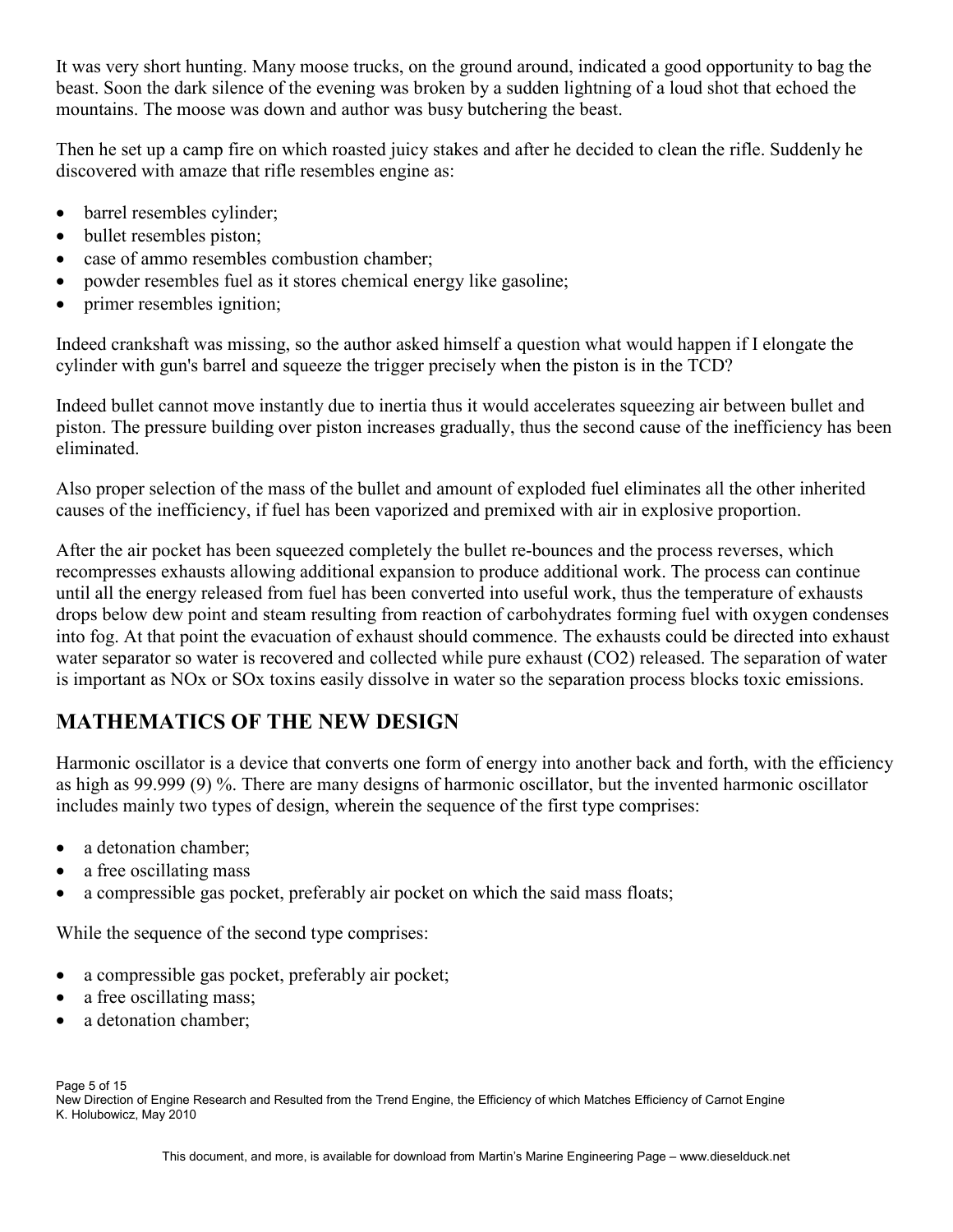In the first type, the detonation does not act on work piston at all and in the second type detonation acts on the work piston, which is the main difference between both types. The preferred is first type, but the second could be practical for retrofitting existing engines into the invented new engine technology.

There is yet another harmonic oscillator, in which the oscillating mass comprises masses of work piston and piston rode connecting to crank (an expandable / contractible piston rod), which allows cushioning and conversion of pulse of force resulted from detonating fuel into sinusoidal varying force acting on crank. Also flexible crank could do the trick as well as crankshaft that twists around the centerline of rotation - torsial oscillations.

To be within legal limit of number of pages, this analysis considers only the preferred first type.

#### **CALCULATION OF PRESSURE RESULTING FROM DETONATIONS OF FUEL**

To calculate the amplitude of pressure resulting from detonation of fuel precisely, lets consider that in a prior art engine the maximum pressure at TDC results from releasing of rather negligible fraction of energy stored in fuel - hardly exceeding 7% (as the rule of thumb).

Lets also consider that the harmonic oscillator releases 100% of energy stored in the fuel and the release occurs precisely in TDC, thus the volume of combustion chamber in prior art engine is the same as that of the detonation chamber of the oscillator. Therefore the same volumes contain different energies.

 Indeed the pressure resulting from release of 100% energy would be in proportion to the release of 7% energy higher, which is described by (1).

(1) 
$$
P_{\text{exp pulse}} = \frac{100\%}{7\%} \cdot p_{\text{MAX.DIESEL}} = 14.3 p_{\text{MAX-DIESEL}}
$$

Thus this pulse of pressure defined by (1), would be converted by the harmonic oscillator into harmonic pressure variations that act on piston of prior art engine. The question is how the resulting pressure variations improve effective pressure acting on the piston of prior art engine?

Any harmonic oscillator could operate as:

- not damped that never exists, but is important as theoretical model;
- damped that is real;
- over-damped that is real, an example is prior art engine

The relation between trigonometric functions sine and cosine are as in (2)

$$
(2) \qquad \text{SIN}(\alpha) = COS(\alpha - 90);
$$

As the invention uses harmonic oscillator that converts pulse of pressure into harmonic pressure variations occurring over the oscillating mass, the pressure acting on the said mass is described by (3) and the pressure acting on work piston is described by (4)

$$
(3) \qquad P(t) = P_{ex-pulse} \bullet \cos(\omega t) \, ;
$$

Page 6 of 15

New Direction of Engine Research and Resulted from the Trend Engine, the Efficiency of which Matches Efficiency of Carnot Engine K. Holubowicz, May 2010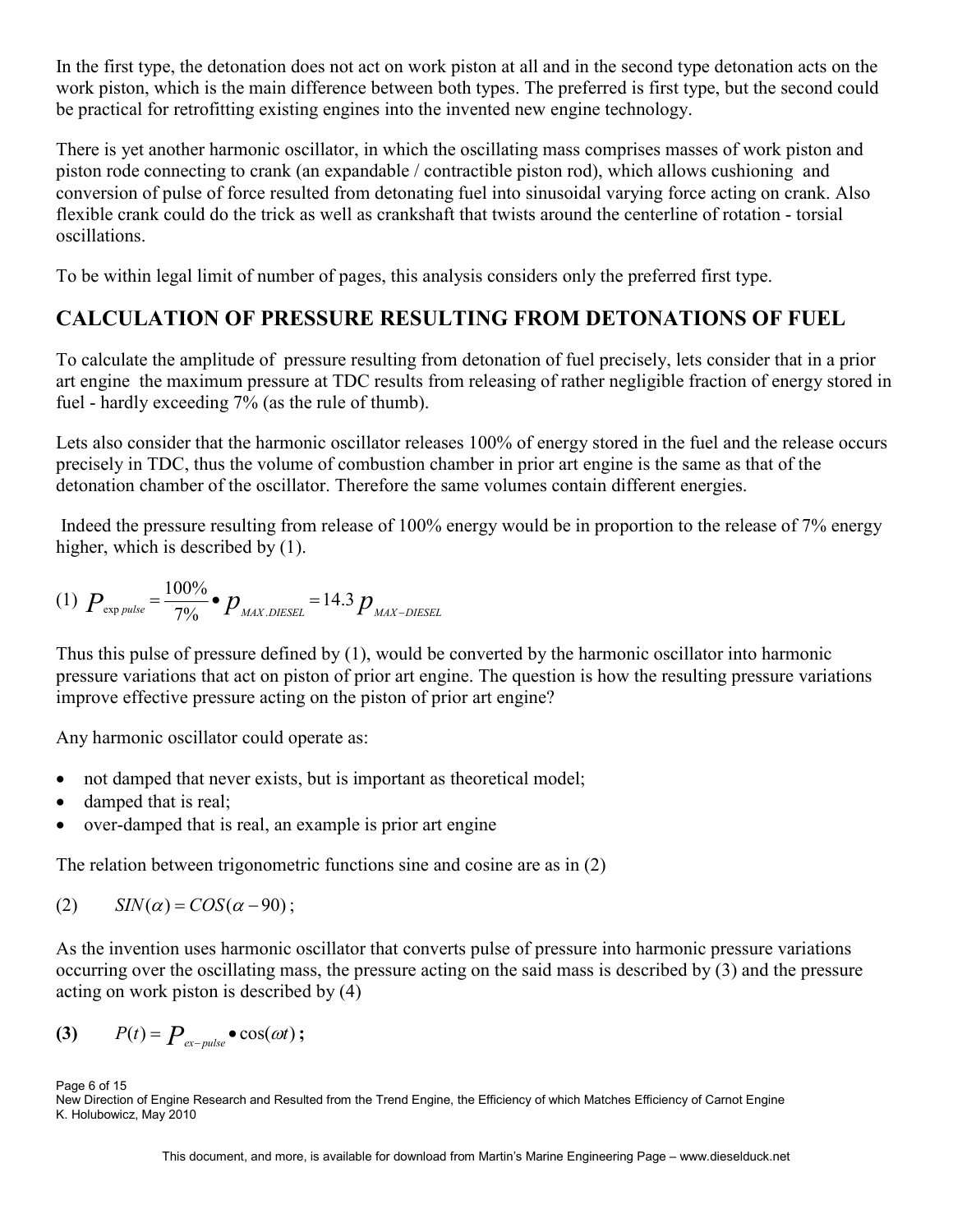$$
|(4) \qquad P(t) = P_{ex-pulse} \bullet \sin[(\omega + \omega_{piston}) \bullet t]
$$

While in the diesel engine the pressure acting on the piston is exponentially decreasing, the author has jumped to conclusion that combining engine with harmonic oscillator would improve greatly engines operation, because pressure building over work piston consisted of sinusoidal pressure variations on which traditional expansion is imposed. This delays pressure building that acts on the piston of traditional engine.

How the delay impacts torque production?

Lets consider that in prior art engine the max torque appears when crank is horizontal, but at that moment the pressure acting on piston has expanded because piston is in half of the cylinder position, the pressure has decreased by half of compression ratio number, (which is typically 14 for diesel and it is 9 for gasoline prior art engines) so pressure acting on the piston (when the crank of diesel engine positions horizontally) is defined as:

$$
(5) \qquad P_{\text{crank-hor.}} = p_{\text{MAX-DIESEL}} \bullet \frac{2}{r};
$$

Also consider that in the invention, the max pressure is about 14.3 times higher [see expression (1)] and in addition consider that this high pressure is replicated when crank is horizontal, thus the pressure acting on horizontal piston of invented engine is defined as:

(6) 
$$
P_{\text{cr.hor.-convert}} = 14.3 \cdot p_{\text{MAX-DIESEL}} \cdot \frac{r}{2} = 101 P_{\text{MAX-DIESEL}};
$$

As typical compression ratio for diesel engines is 14 and both engines have identical strokes and bore of cylinder, the max torque of invented engine is defined in relation to diesel engine as (7) providing both consume the same fuel.

$$
(7) \tT_{conv} = 101 T_{\text{diesel}}
$$

Indeed to prevent robust cylinders capable to withstand detonations, the author advises rather to lower fuel supply into cylinder to only 5 % of that in diesel engine, which would still generate 7 times higher torque than the torque of diesel engine having the same cylinder bore, stroke and 100 % of fuel supply.

#### How combining engine with harmonic oscillator impacts energy conversion and efficiency?

As harmonic oscillator can withstand detonations, because it cushions resulting forces and in addition expands resulting exhausts immediately, which cools the exhausts fast by expansion; the analysis of energy transfer from detonation chamber to said gas pocket is described mathematically by expressions  $(3)$  &  $(4)$ , thus effective pressure acting on piston is defined as root mean square (RMS) of the amplitude of sinusoidal pressure variation over piston according to well known expression (8).

#### (8) RMS=0.77 A

In diesel the pressure acting on piston is defined by expression (9)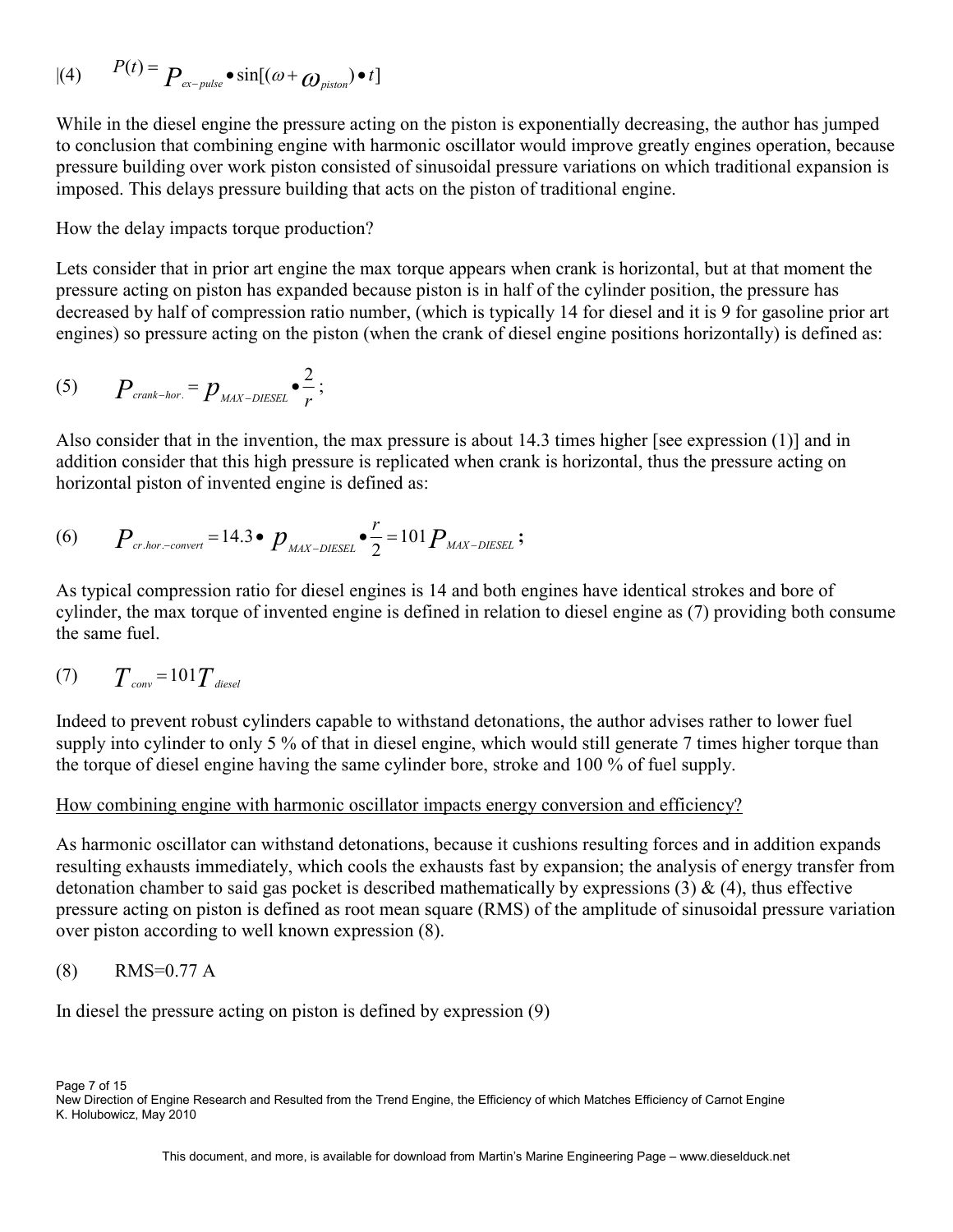$$
(9) \qquad P_{\text{av.disel}} = P_{\text{MAX-DIESEL}} \int_{0\pi} e^{-\beta t} dt ;
$$

As the new design combines a harmonic oscillator that converts pulses of pressure resulting from detonations of fuel into sinusoidal pressure variations, the effective pressure acting on the piston is described by (10).

(10) 
$$
P_{\text{eff-con}} = 14 p_{\text{MAX-DIESEL}} \cdot \frac{0.77}{2} \cdot \int_{0}^{\pi} e^{-\beta t} dt = 4.456 \cdot P_{\text{av-diesel}} \text{ {See also expression (9)}}
$$

Dividing  $(10)$  by  $(9)$  we get  $(11)$ , which says that the effective pressure acting on the work piston in the combination is 4.456 times higher than the average pressure acting on the work piston in diesel engine

$$
(11) \qquad P_{\text{eff-con}} = 4.456 \bullet P_{\text{av.diesel}}
$$

Considering that the efficiency of the original Suzuki hardly exceeds 20%, the resulted efficiency of the convert is calculated using (12).

(12) 
$$
E_{convert} = 4.456 E_{diesel} = 4.456 \cdot 20\% = 89.12\%
$$

As the efficiency of real engine must satisfy limits of the second law of thermodynamics, it is important to notice that detonation of fuel creates temperature about  $10{,}000K^{\circ}$  and the combination operates in ambient temperature about  $300K^{\circ}$  thus efficiency of adequate Carnot engine of convert is defined by expression

(13). 
$$
E_{\text{adq-carnot}} = [1 - \frac{300K^{\circ}}{10,000K^{\circ}}] \cdot 100\% = [1 - 0.03] \cdot 100\% = 97. \%
$$

Because the efficiency of combination is lower than the efficiency of ideal Carnot engine the combined engine can exist as real engine, because it has satisfied the second law of thermodynamics.

One might ask how the efficiency of the convert differs from the efficiency of the Carnot engine that relates to the original Suzuki.

As the original Suzuki yields temperature of gasoline burning about  $3000K^{\circ}$  and original Suzuki operates in the same temperature as the convert, its efficiency is calculated using (13) as 90%. Therefore the author says that his invention is as efficient as the efficiency of Carnot engine related to the original Suzuki.

#### **Modeling**

The above calculations allowed electronic modeling, which was conducted by author with analogue electronic computation circuit. The selection of analogue technique was because the invention comprises only two oscillating parts: one is an ordinary engine and the other is an explosion driven harmonic oscillator, which are easily modeled with: an electronic pulse burst generator that simulates detonation; electronic oscillator forced with pulses from the pulse generator that simulates the mechanical harmonic oscillator; and over damped

Page 8 of 15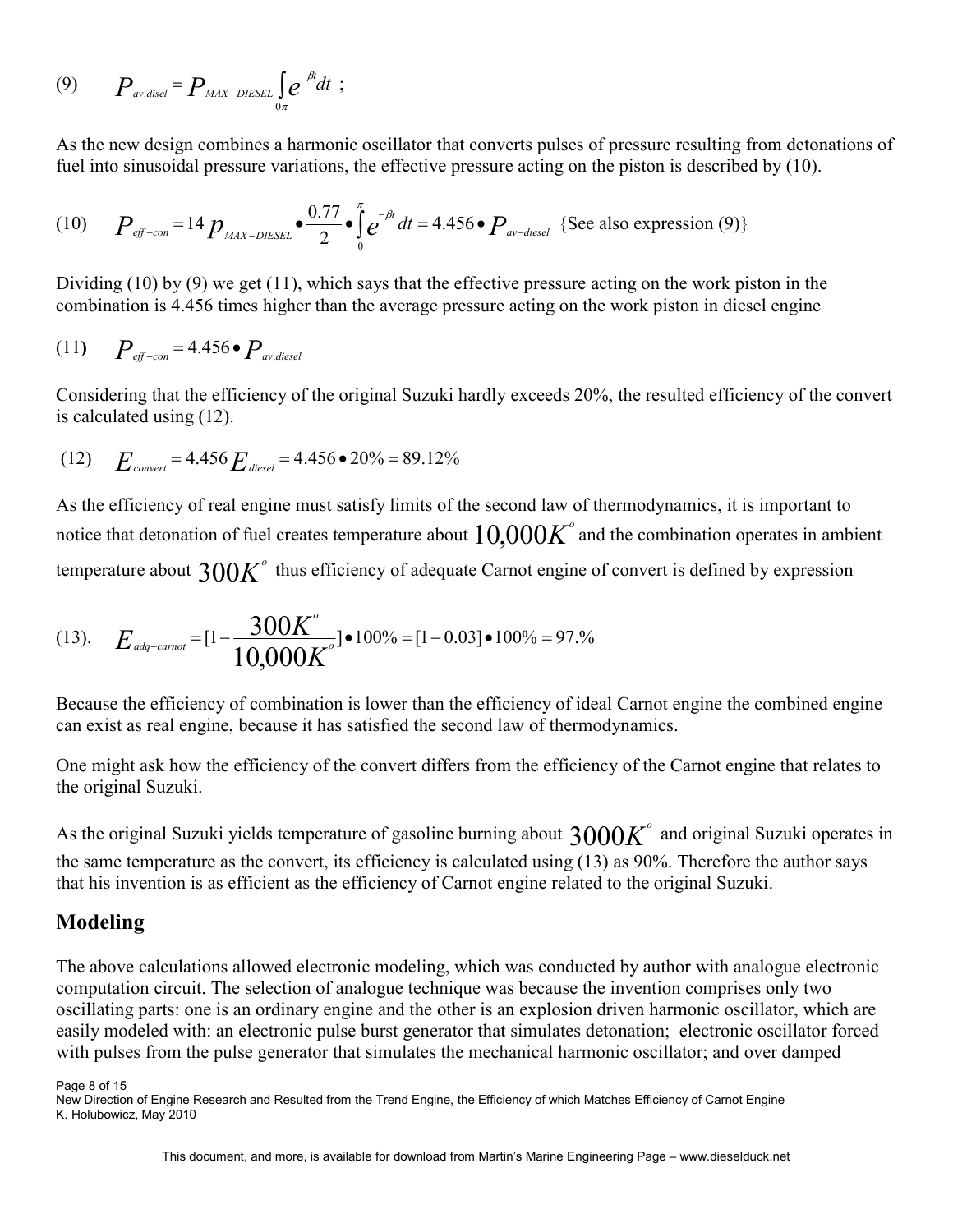electronic circuit enforced with the output from the electronic oscillator, which simulates traditional engine. Thus author managed to optimize the operation of the first prototype. The simulation would be subject of presentations to follow; perhaps author would also develop digital modeling or even hybrid based on analog and digital approach combining both.

#### FIRST PROTOTYPE

The above calculations and modeling encouraged the author to develop first prototype. As the funds were limited, he decided to use fiber glassing to find out if the expected energy conversion is real. If he was wrong the prototype would have melted as it would be cooled internally exclusively with superior expansion, which prevents huge energy losses plaguing every diesel and Otto engine.

The combination operated perfectly on every used fuel including hydrogen and the exhaust pipe was observed cool, so author sometimes was warming cold hands by placing them on the exhaust pipe without risk of burning hands.

He created lot of knowledge, which made him confident he could develop any size of the invented engine, even large marine propulsion for a million ton tanker with power output above 500,000 kW. Thus he confidently delivered full fuel and at the same time applied full break. The used Japanese crankshaft splintered and destroyed the first prototype. This was devastating to the marketing, but shown a superior torque at 50 rpm speed only.

#### CONVERSION OF EXISTING ENGINE INTO NEW TECHNOLOGY

The next step was to convert of a Suzuki three cylinder 993 ccm engine into new technology to observe impact of the harmonic oscillator on engine performance. The Suzuki was tested first and then converted. The conversion included:

- a device to vaporize fuel that also premixes resulting vapor with air in explosive proportion;
- an elongation of cylinder to accept components of harmonic oscillator;
- replacing original combustion with detonations of vaporized or gaseous fuels;
- internal cooling that preserves heat;
- conversion of preserved heat into extra work;
- variable compression ratio to allow any fuel octane;
- and many more;

The convert was placed on a dynamometer and the author decided to lower the fuel supply to only 10% of that recommended by the Suzuki manual to prevent cylinders from bursting. Nonetheless the measured power output was 40% higher than the maximum power output of the original Suzuki that was fully fueled. The conversion proved again the concept is superior to concepts of Otto or Diesel.

## **SUMMARY/CONCLUSIONS**

Page 9 of 15 In summary, the new engine has many parts similar to those of diesel, but it is different because it is destined to detonate vaporize or gaseous fuels. Yet the detonations do not act on the work piston, but rather on an additional piston that floats on a compressible air pocket over the ordinary piston. The arrangement has changed the operation and thermodynamics, because it combines harmonic oscillator with ordinary engine. The mathematical model of the new arrangement proves improvements of the resulting energy conversion and the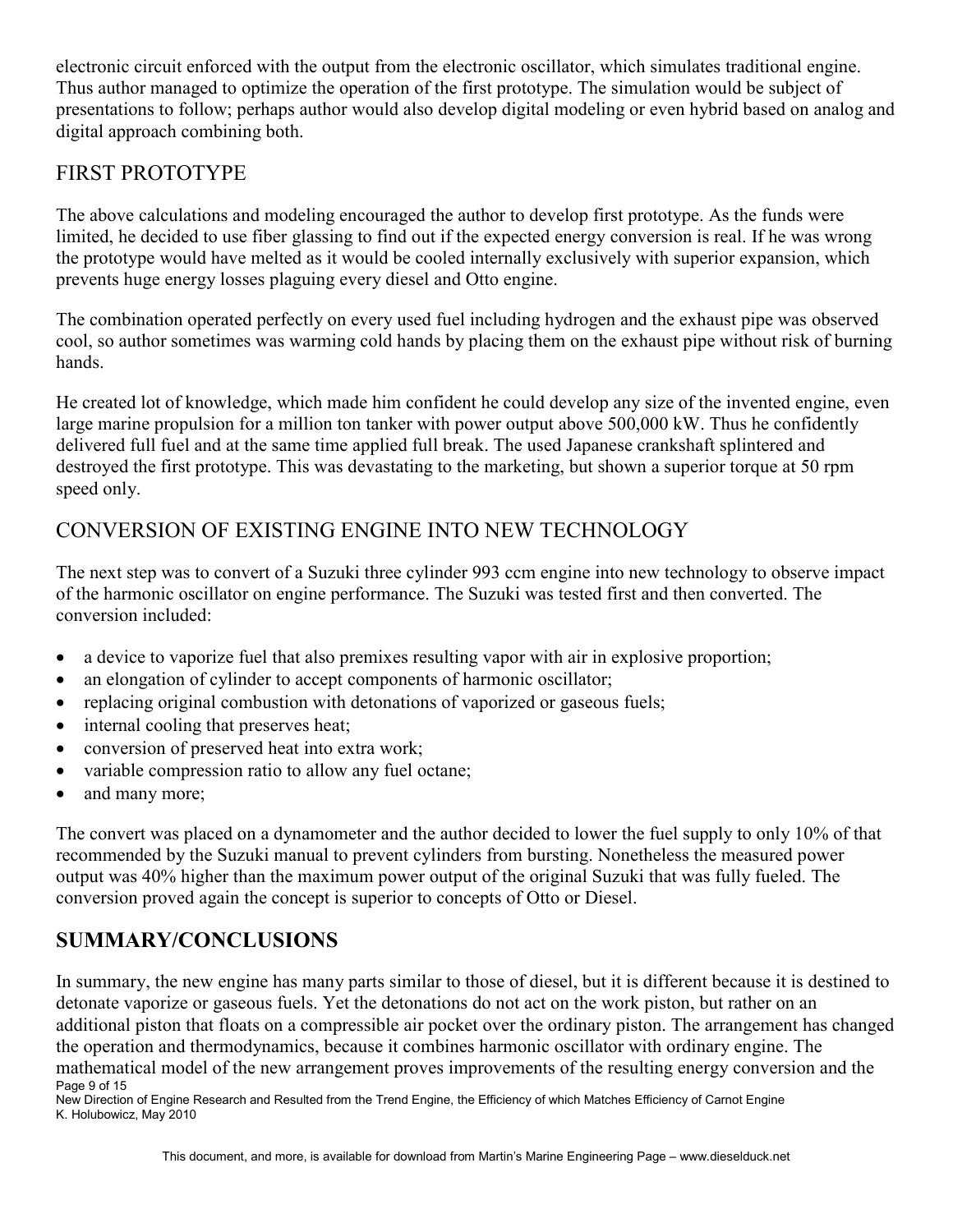efficiency by a factor of 445.6 % and tat makes the new engine as efficient as equivalent Carnot engine with relation to diesel.

Cushioning tremendous forces of detonation, fast expansion of exhausts and meeting between highest pressure with horizontal crank are behind full conversion of energy released from fuel, while separation of water resulted from fuel/air reactions is behind zero toxic and negligible CO2 emissions that does not exceeds 5% of diesel engine CO2 emission. Also, fuel vaporization and premixing fuel vapors with air in explosive proportion is behind zero black particulates emissions as well as zero CO emissions

The presented combination of traditional engine with explosion driven harmonic oscillator does eliminate all causes of the inefficiency (hidden in poor design) infesting all existing or under development engines, that have been inherited from the first prototypes of Otto and Diesel engines invented in the XIX century;

- 1. While the most important cause of the inefficiency in every traditional engine is a single and incomplete expansion of exhausts that requires cooling, (to prevent melting) which is the most important cause of energy waste in every traditional engine, the proposed combination replaces the single expansion with pluralities of recompressions and expansions, induced with harmonic oscillator that allows complete energy conversion and that allows real engine to be as efficient as the ideal heat engine;
- 2. The harmonic oscillator requires an elongation of cylinder, of the traditional engine, to accommodate an oscillating mass component and air pocket, on which the component floats, wherein the initial pressure, in the pocket defines the compression ration of the invented combination, which could be adjusted to any needed value on the fly to assure initiation of detonation of fuel by compression heat;
- 3. As the combination expands exhaust completely and converts all the energy released from fuel into work, it does not need any external cooling at all.
- 4. To allow operation of the combination without cooling, the manipulations of valves must be independent from positions of crankshaft, therefore traditional camshaft to manipulate valves must be replaced with flexible electromagnetic or hydraulic actuations to allow variable up to 14 stroke mode of operation of the combination;
- 5. To allow proper monitoring of the crank position, the author advises to use a microprocessor based control fed with data from a non-contact position sensor such as optical disk or magnetic sensor;
- 6. Elimination of camshaft and associated gears does eliminate another cause of the inefficiency in engine;
- 7. Replacement of traditional combustion with rapid energy release from fuel prevents the decomposition of fuel onto carbon and hydrogen, thus eliminates by design the related fuel losses, (infesting traditional engines) black engine deposits and emissions of black particulates;
- 8. Impact of the mass production of the invention on oil market could be the same as decimal increases of the supply of oil and that could lead to more prosperous and peaceful World;
- 9. The impact would include huge annual fuel savings that in Canada is about 60 billion of liter of gasoline and 20 billions of liters of diesel and that presents monetary savings reaching almost \$100 billions/year.
- 10. The impact of the invention on USA economy would be the total elimination of imports of oil with annual price tag of \$1,000,000,000,000/year;
- 11. The saved money could be invested in profitable ventures (instead smoked out by cars and trucks) and that could lead to a never known Golden Age where every Canadian has a well paid and interesting job, access to very good Health Care, without long waiting list, and education according to interest and not economic needs.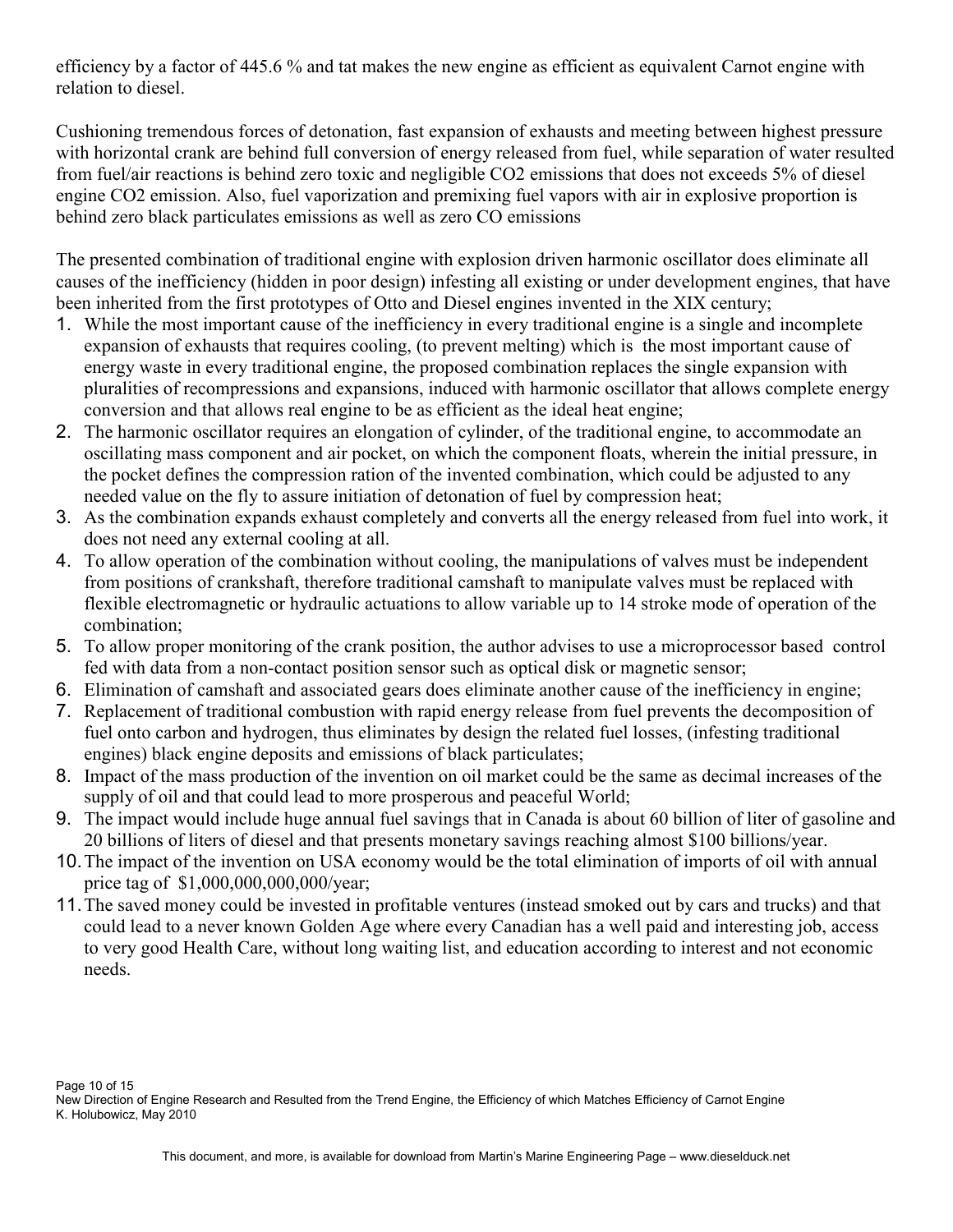#### **REFERENCES**

1. Rudolf Diesel US patent No. 546,846 2. Rudolf Diesel US patent No. 608,845

## **CONTACT INFORMATION**

Kazimierz Holubowicz;

Email: gun-engine@shaw.ca

Phone: +1.778.397.8999;

Address: #1208-7272 Kingsway, Burnaby, BC, Canada V5E 4G1

#### $\Lambda$ CKNOWLEDGMENTS

I would like to thank my friend and business partner Glanys Galloway for her involvements, linguistic help and encouragements that allowed me to present my invention in a simple and easy to understand form. She improved my presentation by rigorous edition and harsh criticism of my rough Polish-English, which I believe made this paper easy to understand.

I also appreciate efforts of my friend and therapist, Madame Marie Oimet, who is also an awesome inventor. I want to thank Marie because she pushed me to do something about my inventions, so I bought electronic components and assembled these into analogue computer. Then I modeled my invention. The excellent results of the modeling made her push me to develop a small prototype that proved my concept. Without her push the invention would only be a point in the list of many since I was 12. Today the list has many items with only one invention patented and 6 inventions as patent pending, mainly because I use inventing rather as intellectual pleasure and therapy to prevent depression than way of making money.

#### **DEFINITIONS/ABBREVIATIONS**

New engine: an engine that combines operation of a harmonic oscillator with traditional engine;

Explosion driven harmonic oscillator: a device enforced by detonations that converts pulse of pressure resulted from detonating fuel into harmonic pressure variations acting on work piston of traditional engine part of the new engine

Detonation: A reaction of fuel within the whole volume that contains the reaction, (detonation chamber) so no flame propagations appear, as the reaction occurs simultaneously in every point of the volume;

*Phopulse* - Pressure resulted from detonating vaporized or gaseous fuels

*P*<sub>max−*diesel*</sub> - Maximal pressure resulted from combusting fuel (with flame propagations) in traditional engine;

P(t) - Pressure as function of time;

 $\alpha$  - Angle

Page 11 of 15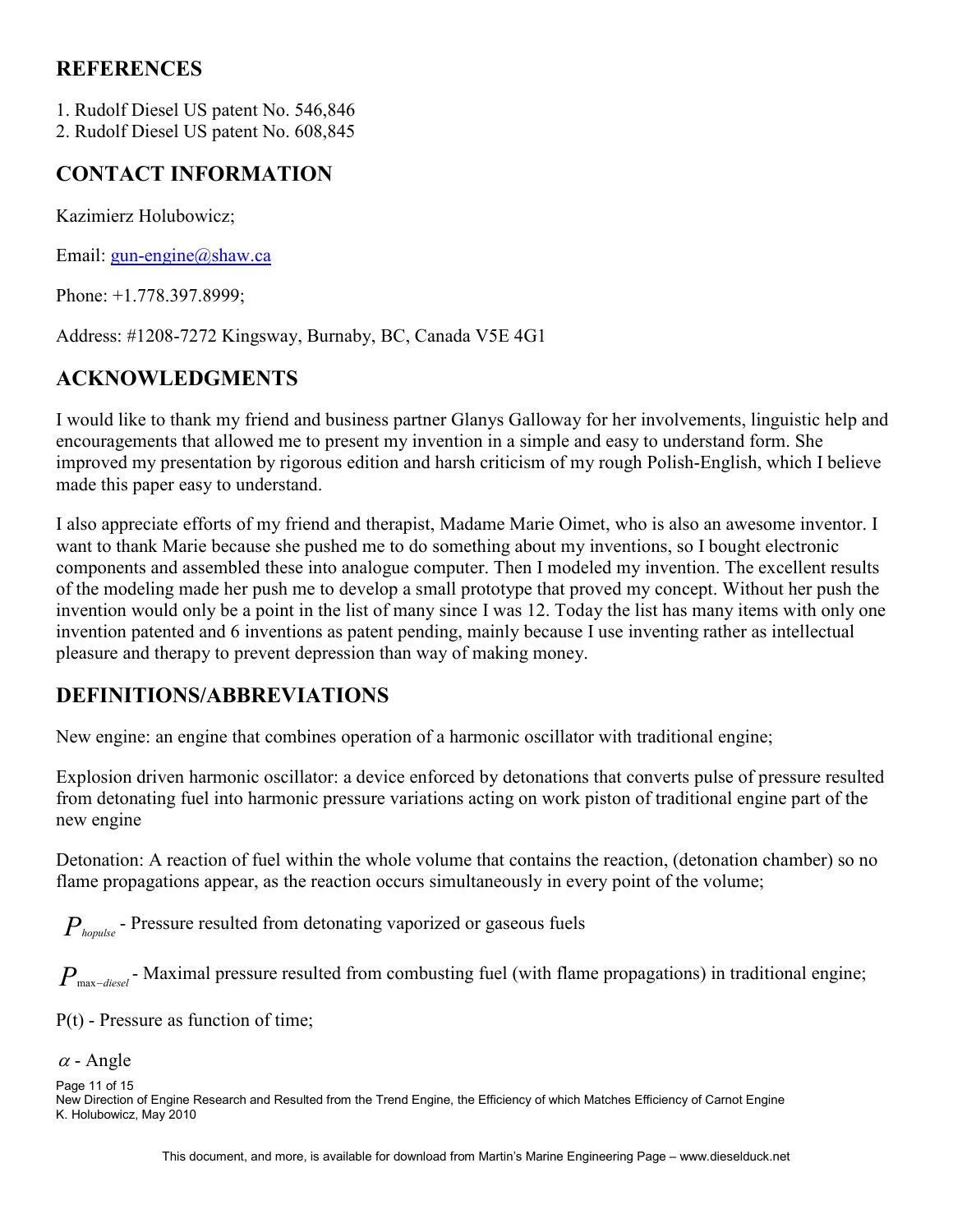$\beta$  - damping that represents work to overcome load, friction and other energy losses (leaks, thermal etc.); t - Time;

*Econvert* - Efficiency of new engine (converted Suzuki engine);

*E*<sub>diesel</sub> - Efficiency of traditional engine (original Suzuki engine);

*Eadq*−*carnot* - Efficiency of adequate Carnot engine to new engine;

*P*<sub>ex−pulse of pressure resulted from fuel detonation;</sub>

 $\omega$  - Angular speed of the additional piston (bullet piston);

 $\omega_{\text{piston}}$  - Angular speed of the piston of the engine part of new engine;

*Pcrank*−*hor*. - Pressure meeting horizontal crank in diesel engine;

*Pcr*.*hor*.−*convert* - Pressure meeting horizontal crank in new engine (converted Suzuki);

*Pav*.*diesel* - Average pressure acting on piston during power stroke in diesel engine;

 $P_{\textit{out}}$  - Pressure output from harmonic oscillator that acts on piston of engine part of the new engine;

e - Euler number;

 $\pi$  - Angle of crank turn during power stroke of traditional engine;

- *Tconv* Torque developed in new engine (converted Suzuki);
- *Tdiesel* Torque developed in traditional engine (original Suzuki);

RMS - Effective value of alternating signal;

*Tcomb* - Temperature resulting from combusting fuel in traditional engine (original Suzuki;

 $T_{\text{det}}$  - Temperature resulting from detonating fuel;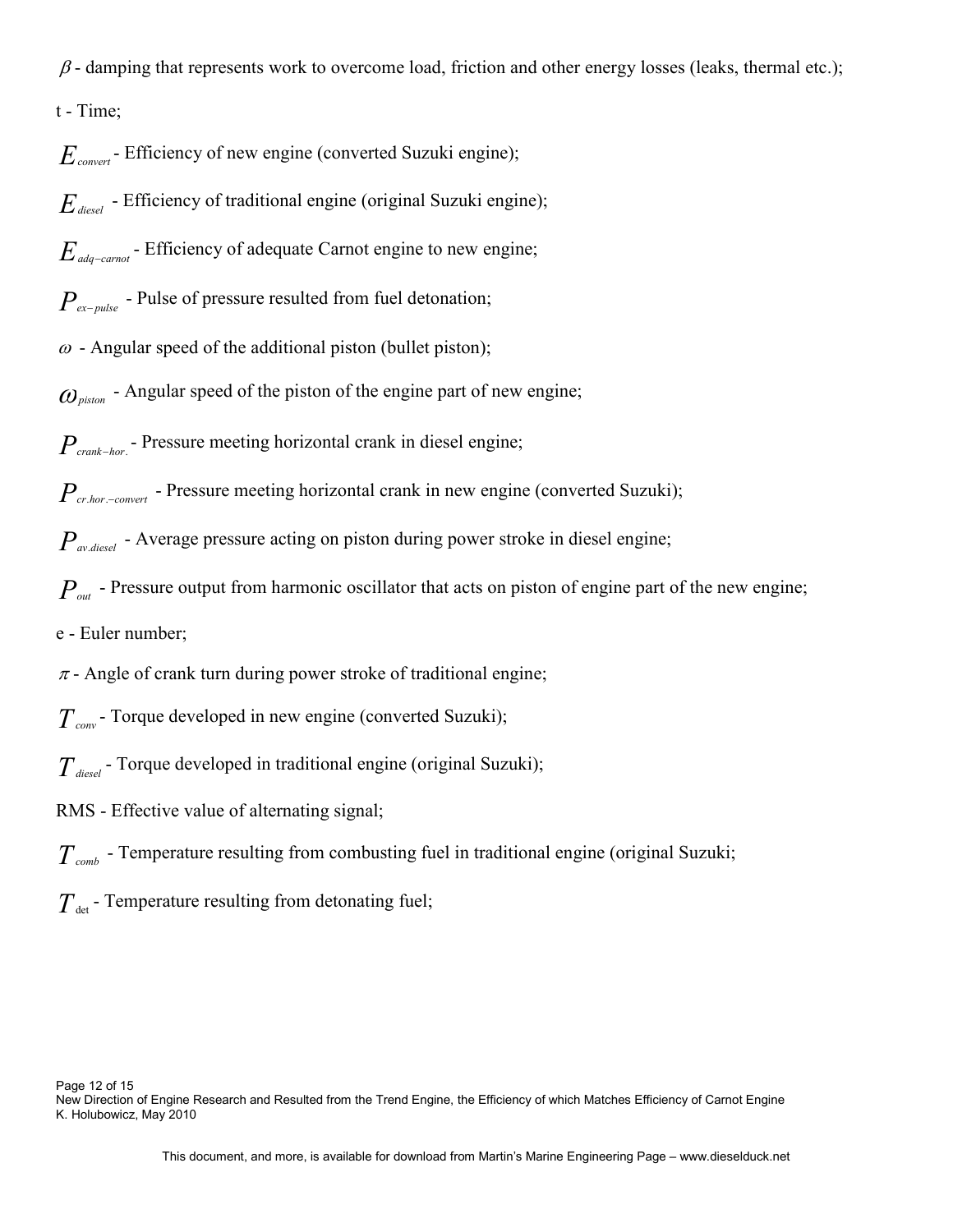## Comparing pressure on the piston in a diesel and new engine



The drawing presents a graph of

energy release from fuel in traditional engine that produces pressure over piston of diesel engine with half sinus like pressure building over work piston in the new engine, in which the maximal pressure meets horizontal position of crank.

Notice that maximal pressure acting on piston meets the crank aligned with the centerline of the crankshaft (region 4-5 of graph of diesel engine), which creates stress without contribution to torque or power output.

Notice that pressure generating maximal torque in diesel is only 1:7 of max pressure.

Notice that max pressure in the new engine is 14.3 times higher than max pressure in diesel engine thus torque resulting is 101 times higher.

Also notice that the area 3-4 is generating negative torque in diesel engine;

Notice that there is no generation of negative torque in new engine, which is important a it eliminates causes of inefficiency inherited by diesel engine from XIX century first prototype.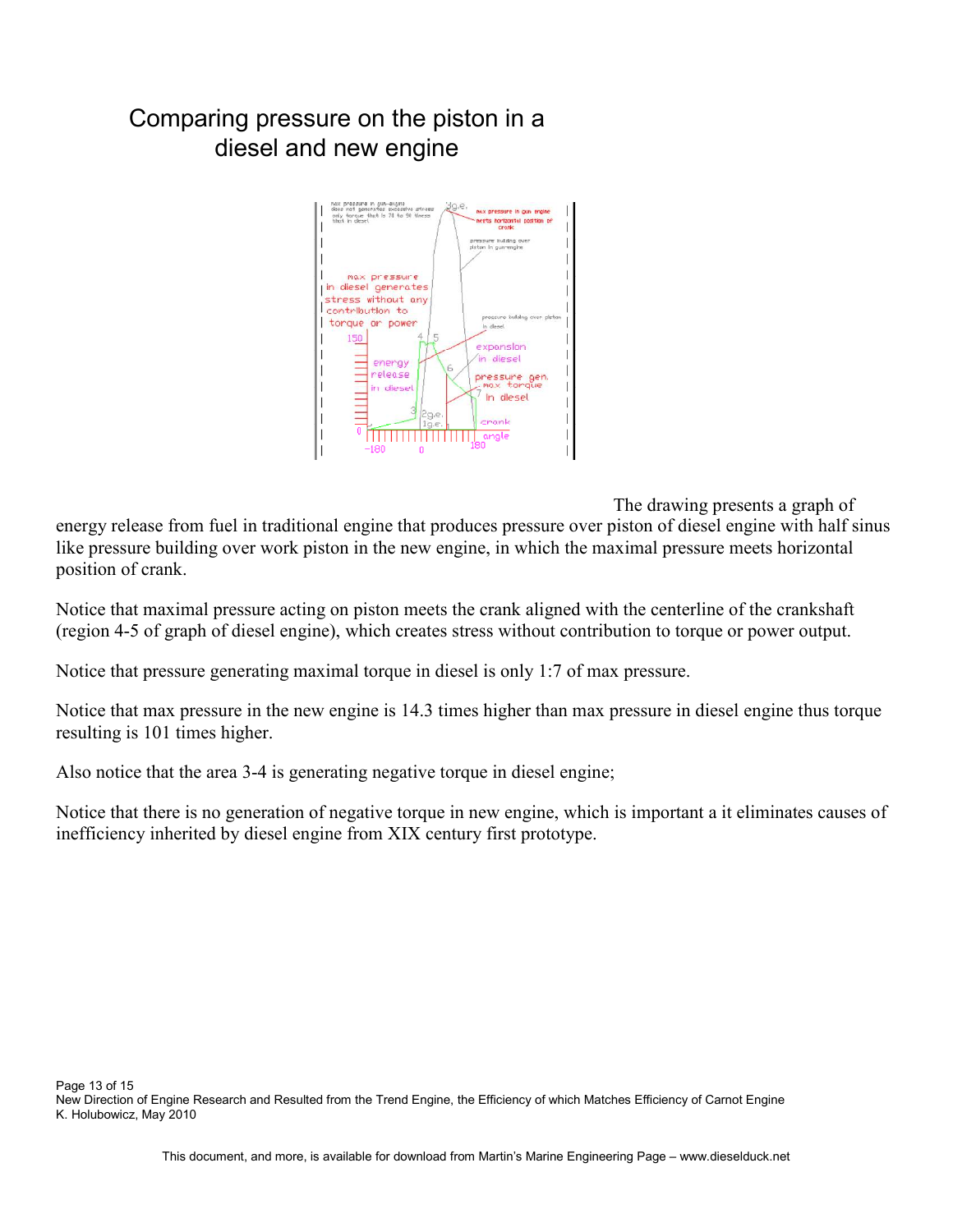

#### Apendix-1

The modification includes:

1. Combining harmonic oscillator with traditional engine is only to elongate cylinder to place a free oscillating mass floating on a compressible air pocket, which saves 95% of fuel



The top left fig presents a simplified

cross-section of the new engine at the moment of fuel detonation. At that moment no stress is appearing in the crank.

The right top fig. presents squeeze of the air pocket in new engine, which replicates tremendous pressure of detonation when crank is horizontal and that boosts torque 101 times over the max torque in diesel (from equal fuel consumption; also see mathematics of new design)

Page 14 of 15